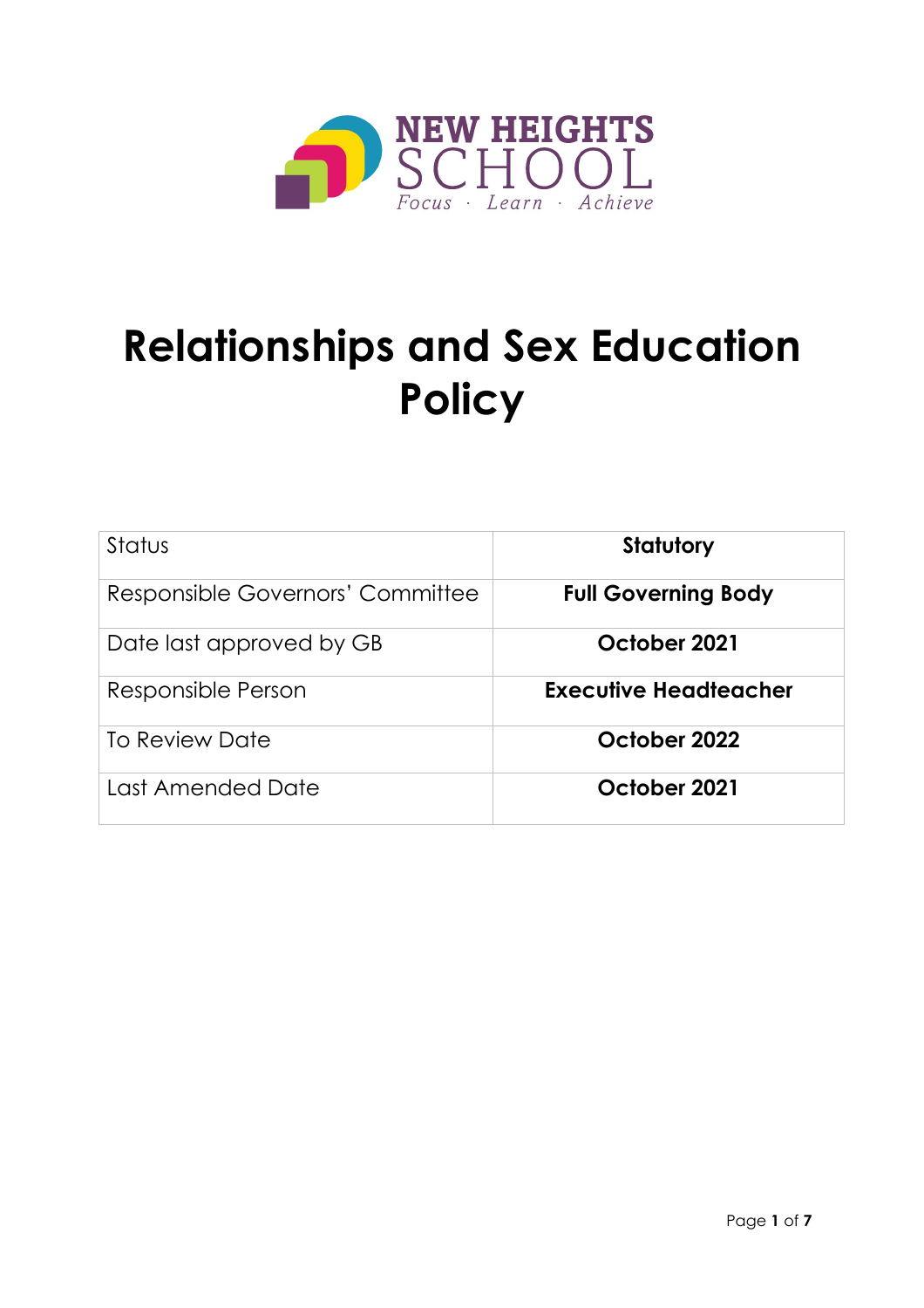The policy is designed to:

- help establish the high standards we require
- help colleagues maintain these standards
- ensure colleagues understand the process if the standards are not met.

A key principle is to prevent and correct rather than punish, to be achieved through support and guidance wherever reasonable in the circumstances. The guiding principle of the policy is to treat each other fairly and reasonably with respect and courtesy at all times, no matter what the circumstances.

*From September 2020 the Government has renamed Sex and Relationships Education – 'Relationships and Sex Education'. RSE is used in this policy as an abbreviation of the new name from September 2020. It is important to note that the new statutory framework also includes health education.*

### 1. Aims

The Aims of relationships and sex education (RSE) at our school are to:

- Provide a framework in which sensitive discussions can take place
- Prepare students for puberty, and give them an understanding of sexual development and the importance of health and hygiene
- Help students develop feelings of self-respect, confidence and empathy
- Create a positive culture around issues of sexuality and relationships
- Teach students the correct vocabulary to describe themselves and their bodies

# 2. Statutory requirements

As a maintained secondary school (PRU) we must provide RSE to all students as per the Children and Social Work Act 2017.

In teaching RSE, we must have regard to guidance issued by the secretary of state as outlined in section 403 of the Education Act 1996.

Under the Education Act (1993) and the Education Reform Act (1998) all schools are required to maintain a statement of policy regarding RSE and make it available to parents/carers on request. This policy complies with the DfES Guidance on Sex and Relationships Education (0116/2000) and the supplementary guidance Sex and Relationships Education for the 21st century 2014.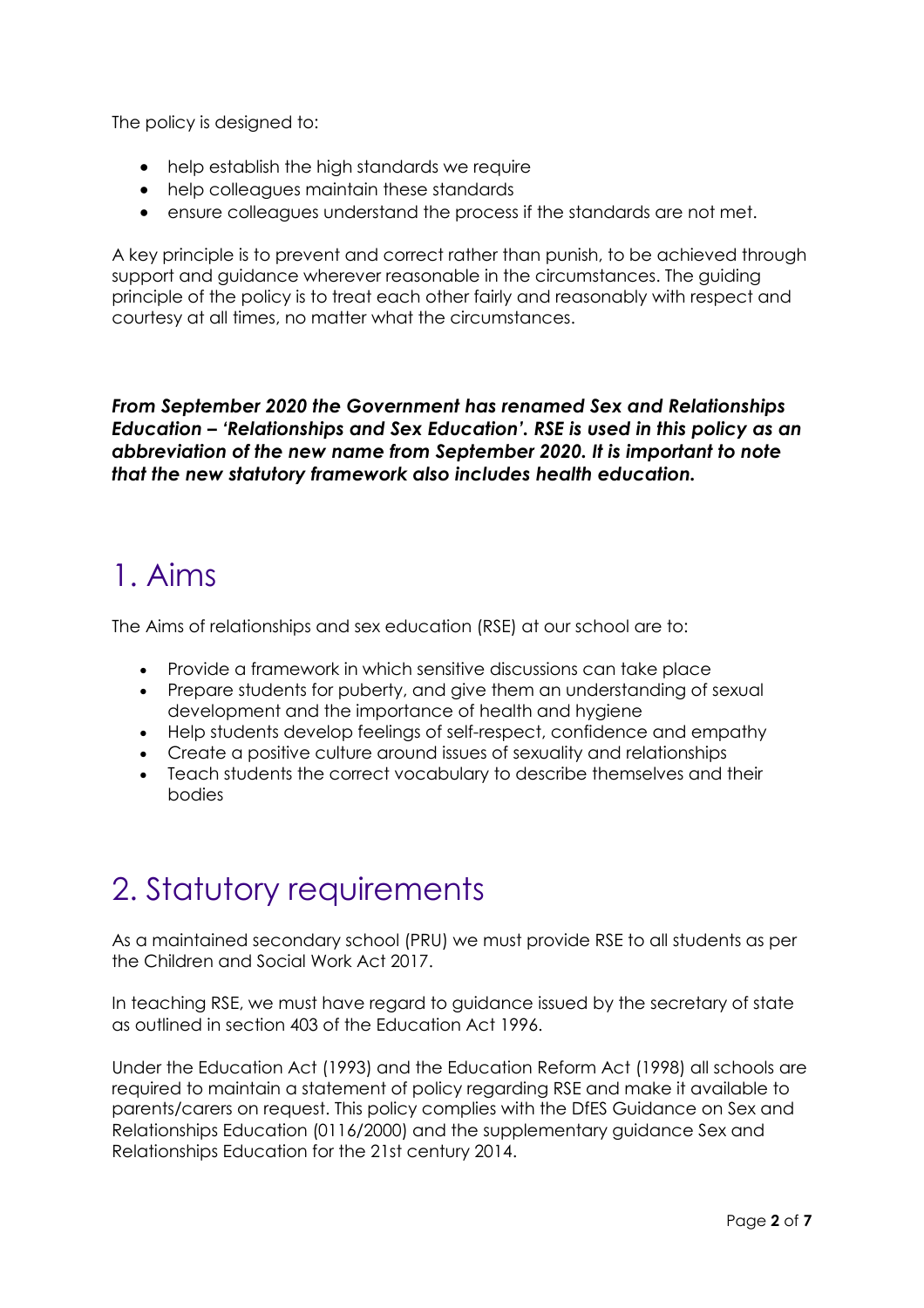# 3. Policy development

This policy has been developed in consultation with staff, students and parents/carers. The consultation and policy development process involved the following steps:

- Review a working group pulled together all relevant information including relevant national and local guidance
- The draft policy was shared with parents/carers (in view of the COVID-19 pandemic) and any interested parties were invited to complete a set of questions that linked to the survey
- All school staff were given the opportunity to look at the policy and make recommendations
- We will review what students want from their RSE over the course of the next academic year
- The final policy will be shared with governors and ratified

### 4. Definition

RSE is about the emotional, social and cultural development of students, and involves learning about relationships, sexual health, sexuality, healthy lifestyles, diversity and personal identity.

RSE involves a combination of sharing information, and exploring issues and values. RSE is not about the promotion of sexual activity.

### 5. Course content

The RSE curriculum is published on the school's website with more detailed content of the Relationships and Sex curriculum available on parental request. Our curriculum content will cover the required themes as set out in 'Relationships Education, Relationships and Sex Education (RSE and Health Education) Statutory guidance for governing bodies, proprietors, head teachers, principals, senior leadership teams, teachers':

- Family
- Respectful relationships
- Online and media
- Being safe
- Intimate and sexual relationships, including sexual health

For more information on how Jigsaw PSHE complies and supports the Equality Act of 2010, see this article at<https://www.jigsawpshe.com/jigsaw-articles-3-11/>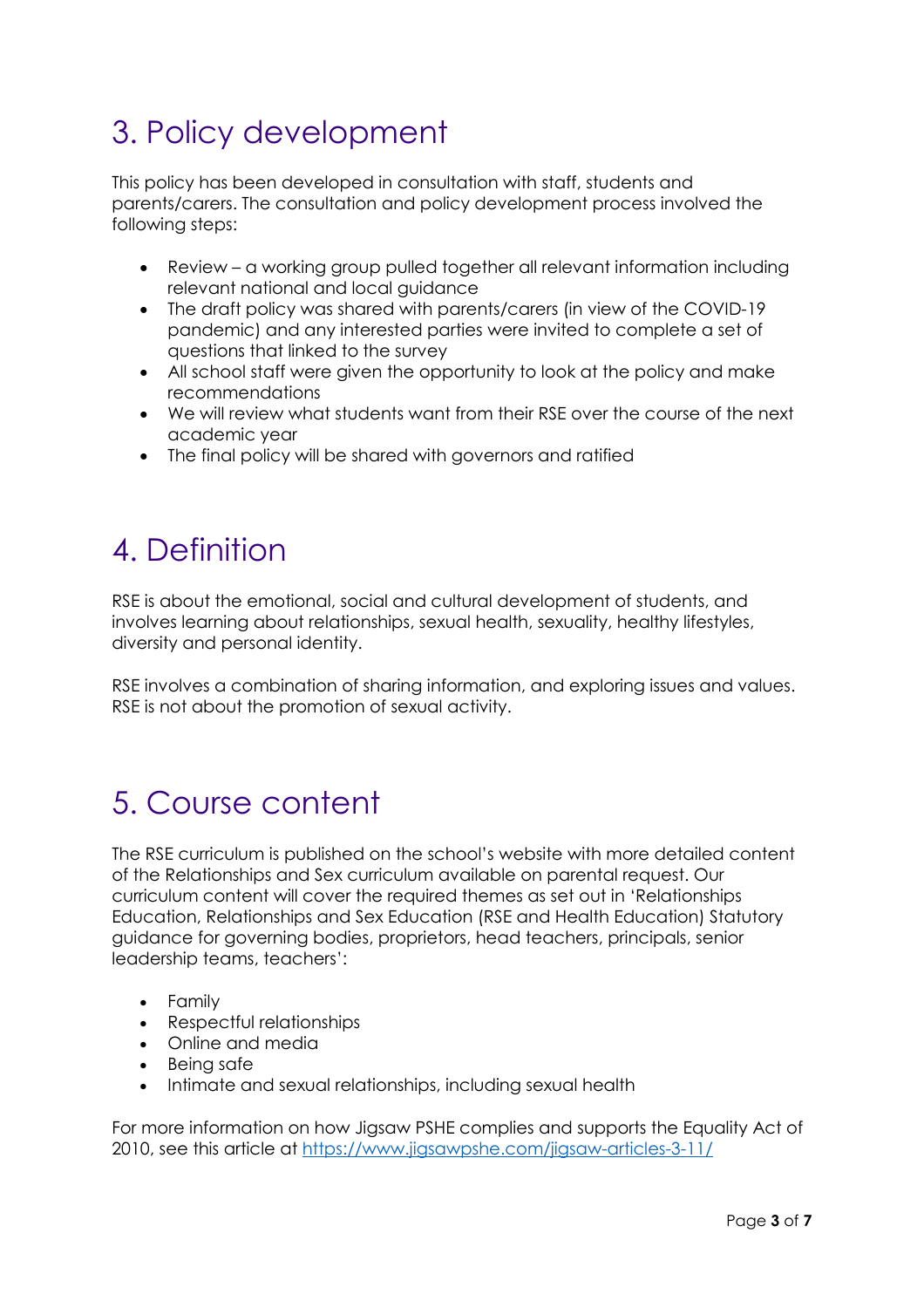Equality Act 2010 available at [www.legislation.gov.uk/ukpga/2010/15/contents](http://www.legislation.gov.uk/ukpga/2010/15/contents)

#### RSE curriculum for SEND students

Where possible all students will remain with their class for RSE lessons. Students who are SEND or identified as likely to need SEMH support with RSE will either receive the support within school (SEND department) or arrangements will be made for specific students to receive a differentiated version of the RSE program. The lead for Personal Development & the SENDCo and make relevant plans in consultation with parents/carers.

#### 6. Sensitive or controversial topics

During RSE lessons (and at other times) controversial topics may arise. The judgement of individual teachers will decide as to whether the subjects are suitable for class discussion. Teachers will try to answer student questions honestly, sensitively and in such a way that takes the context into account. In all circumstances, the professional judgement of the teacher must be applied.

If a question is felt to be too explicit, the teacher will acknowledge it and deal with it outside the whole class setting.

New Heights has used a combination of the Jigsaw Charter and the PSHE Association guidance to develop its own distinct scheme of learning throughout the whole of our 7-16 provision.

Our curriculum is an effective scheme of learning for Personal Social Health Education aiming to prepare children for life, helping them to know and value who they truly are and understand how they relate to other people in this ever-changing world. Teachers should establish a set of ground rules so that young people are aware of parameters.

Students should never be asked to disclose their sexual orientations or personal information about themselves or others. Teachers and students will show respect for all genders, sexualities and different types of families.

Any concerns that arise about sexual abuse or any other safeguarding issues must be followed up under the schools safeguarding procedures. Where discussions about sexual behaviour arise from apparently unrelated topics, teachers will; give attention to relevant issues, again using professional judgement.

HIV/AIDS – informative discussions covering the transmission of the HIV virus may, by the very nature of the subject, include discussion of certain sexual acts and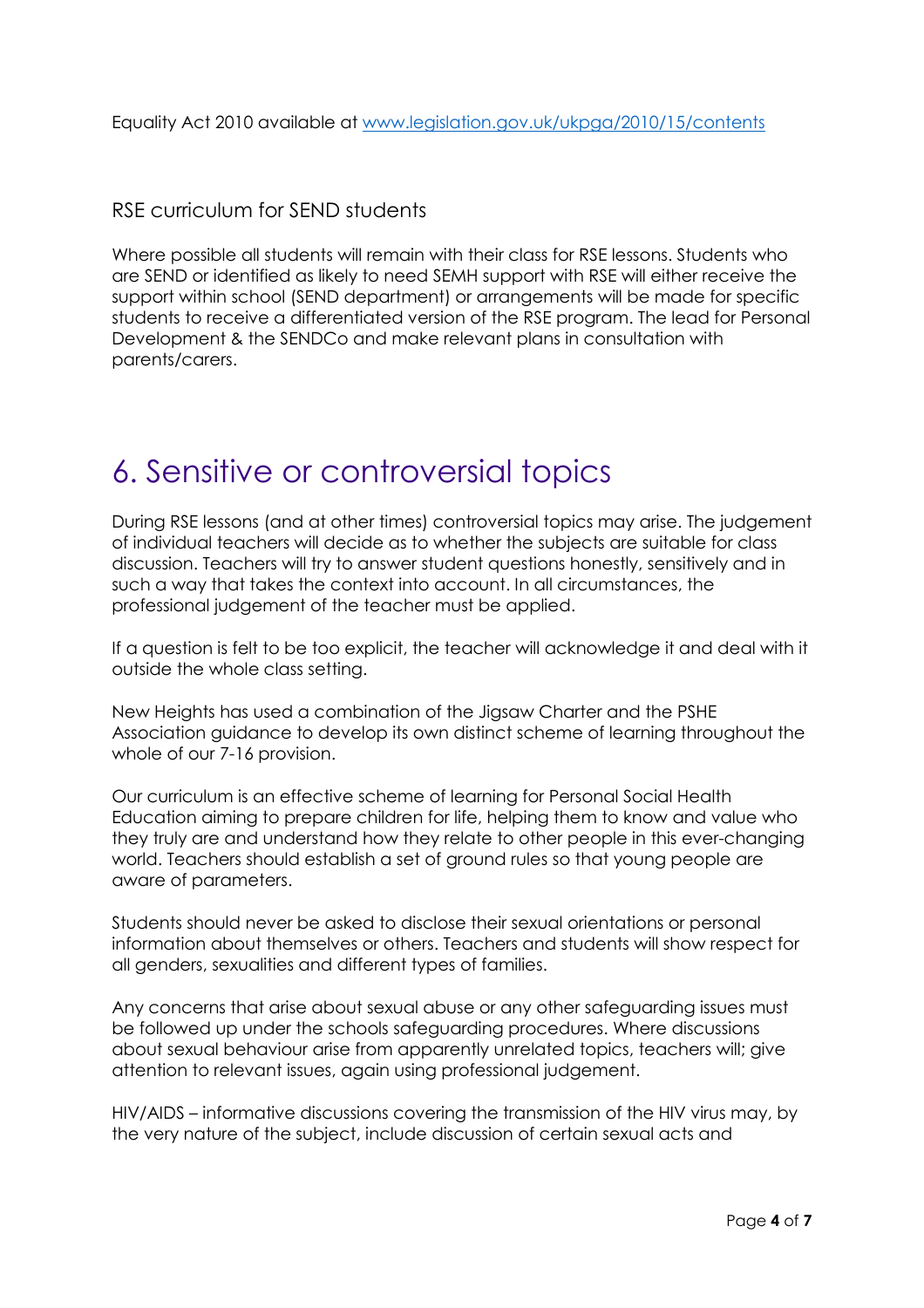practices, teachers will deal sensitively and objectively with information of this kind, and will always avoid the development of bias and prejudice. Teachers will challenge stereotypes and misconceptions about HIV. Teachers should also be aware that they may be dealing with students who are HIV positive or who have close links with others who are.

# 7. Organisation and delivery

Relationships and Sex Educations is taught in years 7-11 via 'Relationships for Learning' lessons and other tutor time periods. Many aspects of RSE are also addressed by different departments within the school.

All students within the school have equal access to Relationships and Sex Education. Topics are revisited in order to allow provision for previous absence and different levels of understanding, maturity and learning abilities.

Teachers and all those contributing to RSE will work within an agreed framework as is outlined in this policy.

We will work with external specialist organisations, consultants and healthcare professionals to ensure our curriculum reflects best practice.

### 8. Working with parents/carers' right to withdraw

Parental support is integral to the success of the RSE curriculum. While we have an educational and legal obligation to provide young people with RSE we respect the primary role of the parents/carers in educating their children about these matters. Our RSE program is detailed on the school website and parents/carers and carers are welcome to explore our curriculum further by requesting to view the teaching materials.

Parents/carers have the right to withdraw their children from the non-science components of sex education within RSE up to and until 3 terms before the child turns 16. After this point, if the child wishes to receive sex education rather than being withdrawn, the school will arrange this. Requests for withdrawal should be put in writing using the form found in Appendix 2 of this policy and addressed to the Executive Headteacher.

A copy of withdrawal requests will be placed in the student's educational record. The Executive Headteacher, or someone they designate, will discuss the request with parents/carers and take appropriate action. Alternative work will be given to students who are withdrawn from sex education.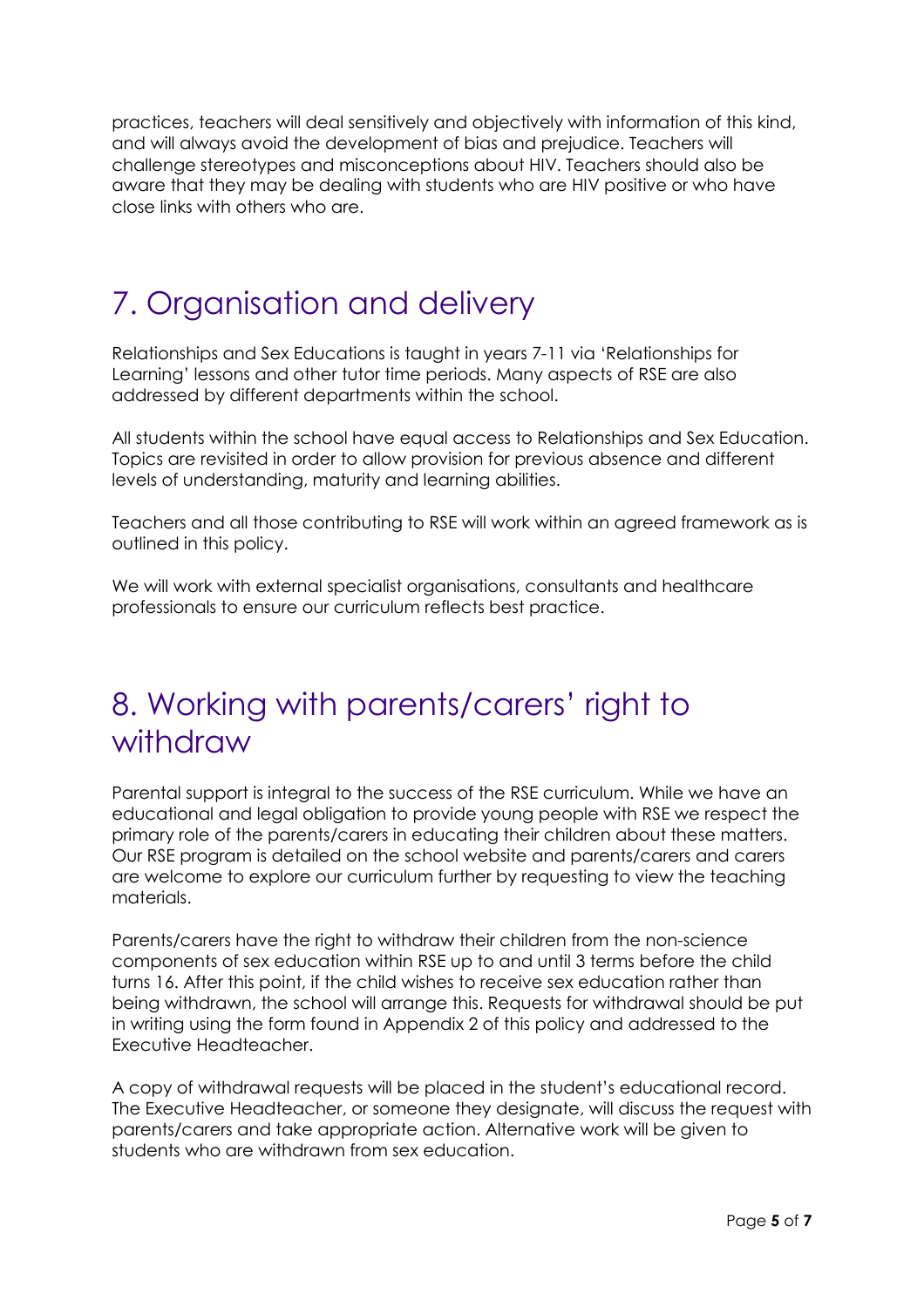# 9. Confidentiality

Effective RSE should enable and encourage students to talk to a trusted adult if they are in a sexual relationship or contemplating being so. It is desirable but not always possible that that person should be their parent or carer. The law allows health professionals to see and in some circumstances to treat young people confidentially. Part of this process includes counselling and discussions about talking to parents/carers.

When a member of staff learns from an under sixteen-year-old that they are having, or are contemplating having sexual intercourse, they must refer the matter to the school's Designated Safeguarding lead, or if a sixteen-year-old student is contemplating having sexual intercourse with a student below the age of sixteen, who will lead on the most appropriate course of action in line with the schools' Safeguarding Policy.

### 10. The role of Health Professionals in the delivery of Relationships and Sex Education

The school will work with health professionals in the development and implementation of the school's Relationships and Sex programme. Any visitors used to help in the delivery of the RSE programme will be clear about the boundaries of their input and will be aware of the RSE curriculum, relevant school policies and their work will be planned and agreed in advance.

# 11. Monitoring and evaluation

The implementation of this policy will be monitored and evaluated through the normal processes of Departmental Review and Quality Assurance that apply to all areas of the curriculum. This policy will be reviewed by the Governing body regularly.

It is the responsibility of the Personal Development Co-ordinator to oversee and organise the monitoring and evaluation of the Personal Development delivery, in the context of the overall school plans for monitoring the quality of teaching and learning. Importantly, the overall impact of the RSE programme is evaluated regularly by the Heads of School.